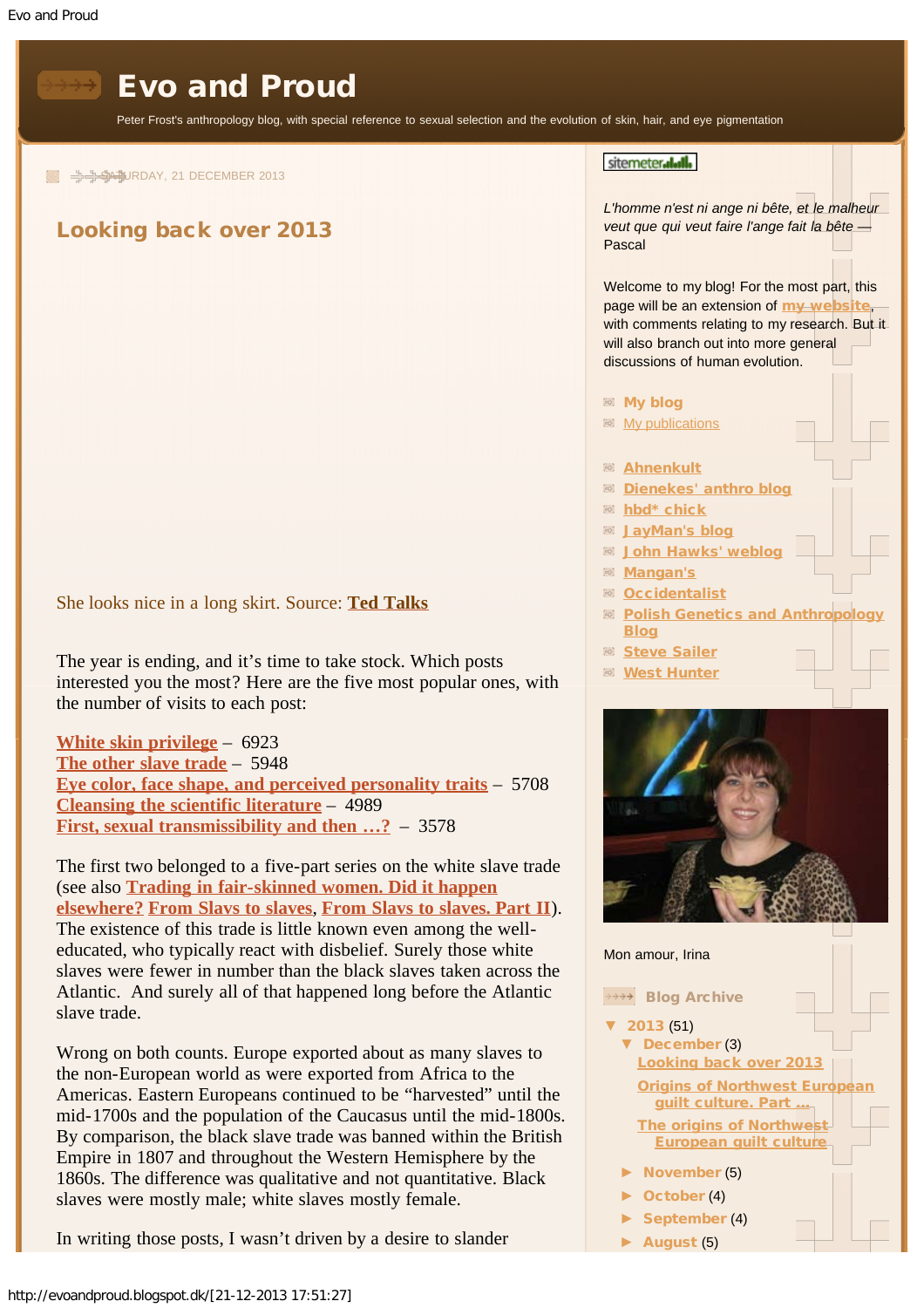Muslims. Many white slave girls went on to become the wives of leading men, including sultans (like **[Roxelana](http://en.wikipedia.org/wiki/Roxelana)**). Their slave status was a passing thing, as explained by a notable of Tunis, Mohamed Rechid, when the authorities questioned him in 1891 on his role in slave trafficking:

Q. Do you have any white slave women of Circassian or other origins?

A. No, I don't have any.

Q. When you went to Constantinople, you didn't bring any white slave women back with you?

A. I brought two women back with me, this is true, but they aren't slaves. They are two sisters, one of whom is my wife. One is called Zohra and the other Daïde.

Q. If they aren't slaves, how did you get them?

A. I bought them in Constantinople, I freed them, and I married one of them. The other one is my sister-in-law. (Dali, 2012)

In Tunis, the noblest families are partly descended from such women (Dali, 2012). The same seems true for most of North Africa and the Middle East, according to this historian of Muslim Spain:

The same convoys of booty also included women, these Frankish women who were all the more sought after in Cordova because they were blond and fair-skinned. It was among them, as among the captive women from Gascony, that the Umayyad princes chose their most pampered concubines and who, once they became mothers, were themselves raised to the rank of veritable princesses, of proven sultanesses (*umm walad*) who were influential and quick to enter, with the assistance of Slav eunuchs, into secret and complicated palace intrigues. But the Frankish women did not populate only the caliph's harems; the dignitaries of the *khassa* and the rich burghers of the cities also procured them at lavish prices, like, in the modern period, the Circassian women who have so curiously tinted the upper classes of oriental Muslim society. (Lévi-Provençal, 1953, p. 179)

Of course, many white slave women had less fortunate outcomes, never rising above the level of concubine, singing girl, or prostitute. But this is not something to feel bitter or guilty about. The past is another country. We study it so that we may better understand the present.

In this five-part series, I was responding to Cameron Russell's argument that she and other top models are cashing in on a legacy of white privilege. In other words, if Europeans had not become so dominant socially, economically, and geopolitically, her white skin and facial features would today seem much less attractive. Well, that alternate reality did exist. Until five centuries ago, white folks were weaklings on the world scene, with large areas of their continent under the rule of outsiders. And yet, European women were greatly admired in Muslim Spain, North Africa, the Middle East, and South Asia, this being why so many of them were enslaved and exported to those regions … just because of their looks.

► [July](http://evoandproud.blogspot.dk/2013_07_01_archive.html) (4)

- [June](http://evoandproud.blogspot.dk/2013_06_01_archive.html) (5)
- [May](http://evoandproud.blogspot.dk/2013_05_01_archive.html)  $(4)$
- ► [April](http://evoandproud.blogspot.dk/2013_04_01_archive.html) (4)
- [March](http://evoandproud.blogspot.dk/2013_03_01_archive.html) (5)
- ► [February](http://evoandproud.blogspot.dk/2013_02_01_archive.html) (4) [January](http://evoandproud.blogspot.dk/2013_01_01_archive.html) (4)
- 
- ► [2012](http://evoandproud.blogspot.dk/search?updated-min=2012-01-01T00:00:00-05:00&updated-max=2013-01-01T00:00:00-05:00&max-results=50) (51) ► [2011](http://evoandproud.blogspot.dk/search?updated-min=2011-01-01T00:00:00-05:00&updated-max=2012-01-01T00:00:00-05:00&max-results=50) (51)
- ► [2010](http://evoandproud.blogspot.dk/search?updated-min=2010-01-01T00:00:00-05:00&updated-max=2011-01-01T00:00:00-05:00&max-results=50) (50)
- ► [2009](http://evoandproud.blogspot.dk/search?updated-min=2009-01-01T00:00:00-05:00&updated-max=2010-01-01T00:00:00-05:00&max-results=50) (51)
- 
- ► [2008](http://evoandproud.blogspot.dk/search?updated-min=2008-01-01T00:00:00-05:00&updated-max=2009-01-01T00:00:00-05:00&max-results=50) (51)
- ► [2007](http://evoandproud.blogspot.dk/search?updated-min=2007-01-01T00:00:00-05:00&updated-max=2008-01-01T00:00:00-05:00&max-results=23) (23)  $2006(3)$  $2006(3)$

About Me

## **[Peter Frost](http://www.blogger.com/profile/04303172060029254340)**

Anthropologist. I've published mainly on sexual dimorphism in human skin color and on the evolutionary origin of European hair and eye colors.

[View my complete profile](http://www.blogger.com/profile/04303172060029254340)

Visitor locations

[visitors location counter](http://basicstat.com/maps/)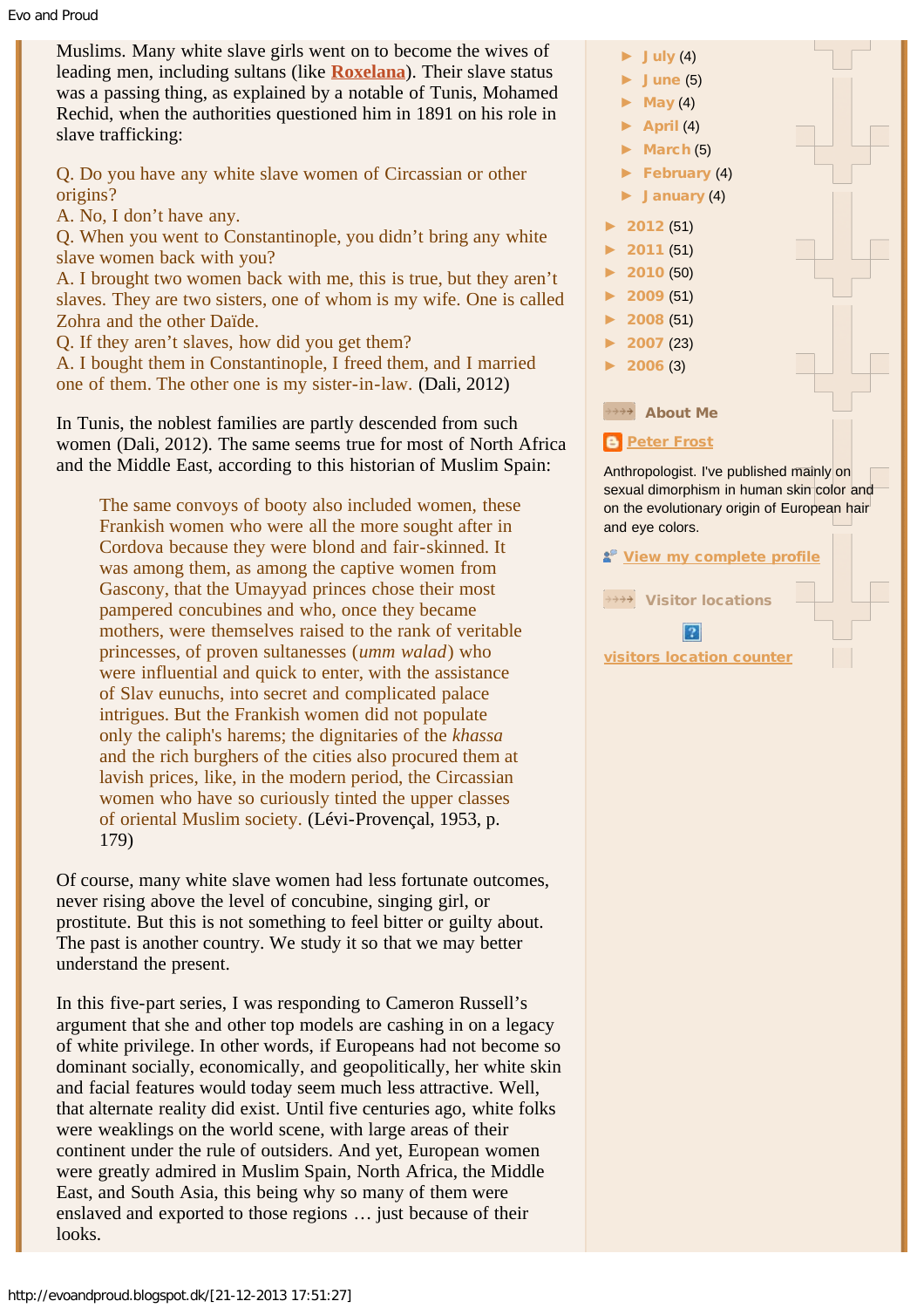# **[Eye color, face shape, and perceived personality traits](http://evoandproud.blogspot.ca/2013/01/eye-color-face-shape-and-perceived.html)**

This post was about Karel Kleisner's study on eye color and face shape. In sum, blue eyes are associated with less robust and more feminine faces, but only if the faces are male. It may be that female face shape is overdetermined, i.e., all girls are exposed to enough estrogen in the womb to feminize their faces, but only blue-eyed boys reach this level of estrogenization. Thus, to some degree, blue eyes are a female trait. This finding is consistent with the view, supported by other findings, that the most visible features of Europeans are actually *female* features, i.e., they are a product of a selection pressure that acted primarily on women.

I was initially taken aback on seeing the averaged blue-eyed and brown-eyed male faces that appear in Dr. Kleisner's first paper on this subject. Surely some of those photographed subjects were partly Jewish or Roma. But, then, the brown-eyed men would have been more variable in face shape, yet they were not. And how would that reason explain why blue eyes correlated with facial feminization in men but not in women?

I have also addressed this topic in **[Great hair … and how it](http://evoandproud.blogspot.ca/2013/08/great-hair-and-how-it-evolved.html) [evolved](http://evoandproud.blogspot.ca/2013/08/great-hair-and-how-it-evolved.html)** and **[Perception of skin color in sub-Saharan Africa](http://evoandproud.blogspot.ca/2013/08/perception-of-skin-color-in-sub-saharan.html)**.

### **[Cleansing the scientific literature](http://evoandproud.blogspot.ca/2013/11/cleansing-scientific-literature.html)**

Two years ago, the Danish psychologist Helmuth Nyborg published a paper on his country's demographic future. He made the following points:

- Contrary to official statistics, immigrant birth rates are not falling. In fact, they have been rising since 1980 and were over twice the ethnic Danish birth rate in 2009. Since 1995, the ethnic Danish birth rate has been falling.

- After rising for half a century, average national IQ began to fall in 1997. This decline has also been observed in Norway, even though average IQ has continued to rise elsewhere in line with the Flynn effect.

- By 2050, less than one fifth of the population will have IQs in the 90 to 104 range, and over half in the 70 to 85 range. Primary schools will mainly have low IQ children of sub-Saharan, Middle Eastern, North African, Latin American, and Caribbean backgrounds.

- By 2072, ethnic Danes will have fallen to 60% of the population and 33% of all births. They will become a minority around 2085.

These predictions may or may not be correct (see Does Nyborg's study make sense?). Is the rapidity of demographic change overstated? Are the differences in IQ due to poor upbringing and hence amenable to improvement? Criticism can and should be made, but that option was passed over by three of Nyborg's colleagues. They complained to the *Danish Committee for Scientific Dishonesty*, which ruled that he must withdraw his study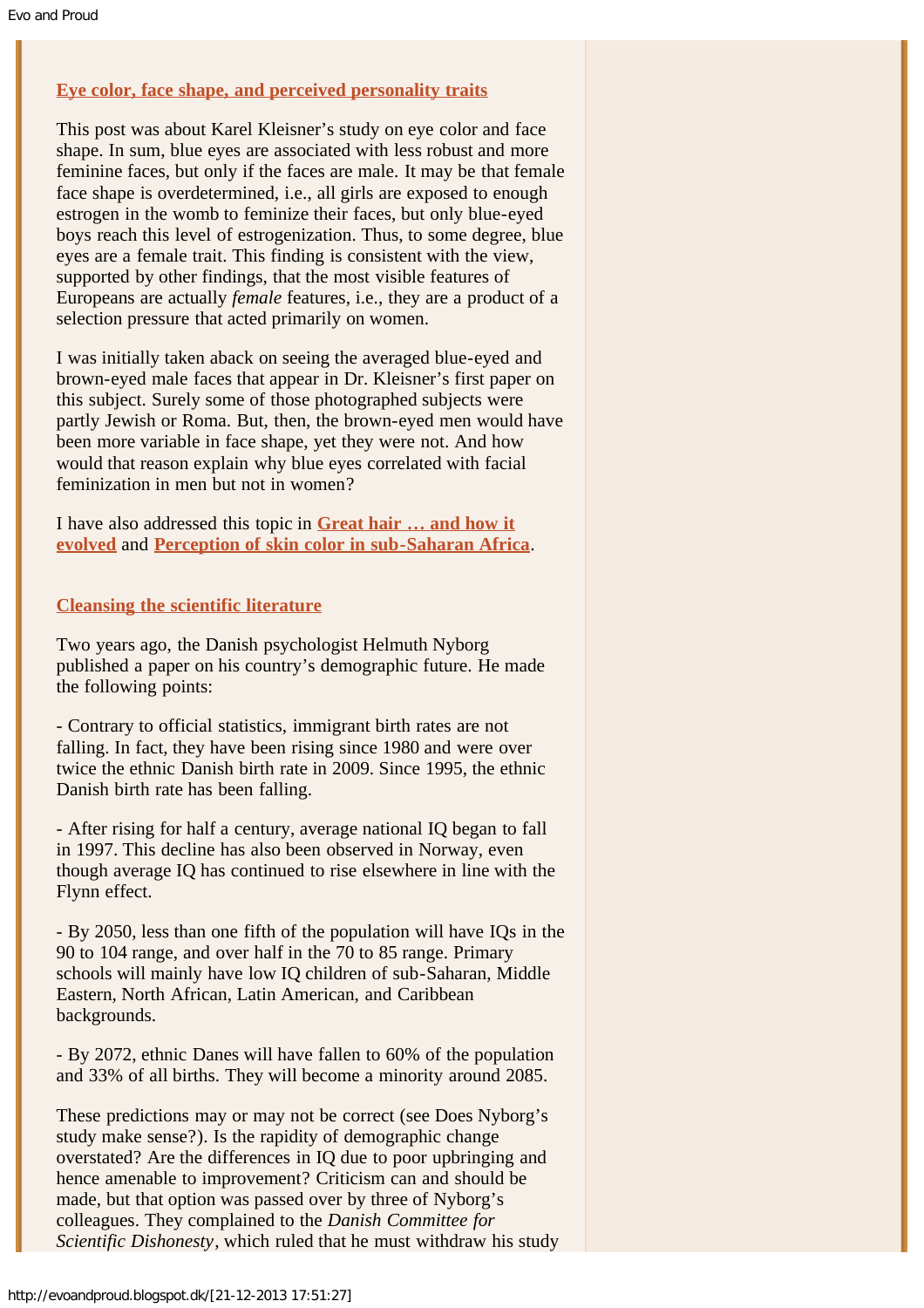from the scientific literature. I denounced this decision in an email to Morten Østergaard, the Danish Minister for Research, Innovation, and Higher Education, as did many other academics.

I got the following reply (words bolded as in the original):

Dear Dr. Frost,

The Minister for Science, Innovation and Higher Education Morten Østergaard acknowledges receipt of your e-mail dated 14 November 2013.

Further to your concern as to the decision (ruling) dated 28 October 2013 of the Danish Committees on Scientific Dishonesty on Helmuth Nyborg's contribution to the article "The Decay of Western Civilization: Double Relaxed Darwinian Selection" published in the scientific journal "Personality and Individual Differences", we are now pleased to invite you to study the translation into English of the decision. You will find the translation following this link:

**[http://fivu.dk/en/research-and-innovation/councils-and](http://fivu.dk/en/research-and-innovation/councils-and-commissions/the-danish-committees-on-scientific-dishonesty/decisions/2013/decisions-of-28-october-2013-on-authorship-and-misleading-reference.pdf)[commissions/the-danish-committees-on-scientific](http://fivu.dk/en/research-and-innovation/councils-and-commissions/the-danish-committees-on-scientific-dishonesty/decisions/2013/decisions-of-28-october-2013-on-authorship-and-misleading-reference.pdf)[dishonesty/decisions/2013/decisions-of-28-october-2013-on](http://fivu.dk/en/research-and-innovation/councils-and-commissions/the-danish-committees-on-scientific-dishonesty/decisions/2013/decisions-of-28-october-2013-on-authorship-and-misleading-reference.pdf)[authorship-and-misleading-reference.pdf](http://fivu.dk/en/research-and-innovation/councils-and-commissions/the-danish-committees-on-scientific-dishonesty/decisions/2013/decisions-of-28-october-2013-on-authorship-and-misleading-reference.pdf)**

Based on the conclusions of the Committees they **recommend** that the article be withdrawn. But, as you will see, the Danish Committees on Scientific Dishonesty have **not** in any way considered the conclusions drawn by Dr. Nyborg, nor have they **ordered** him to withdraw the article.

The Committees have been established as stipulated in an act of Parliament to "investigate allegations on research misconduct only, i.e. falsification, fabrication, plagiarism and other serious violation of good scientific practice committed wilfully or grossly negligent on planning, performance or reporting of research results". The Committees are not entitled to consider cases involving the validity or truth of scientific theories or cases involving the research quality of a scientific product.

If you are interested in more information on the mandate of the Committees, you may find all the relevant regulations translated into English here:

**[http://fivu.dk/en/research-and-innovation/councils-and](http://fivu.dk/en/research-and-innovation/councils-and-commissions/the-danish-committees-on-scientific-dishonesty/the-danish-committees-on-scientific-dishonesty)[commissions/the-danish-committees-on-scientific](http://fivu.dk/en/research-and-innovation/councils-and-commissions/the-danish-committees-on-scientific-dishonesty/the-danish-committees-on-scientific-dishonesty)[dishonesty/the-danish-committees-on-scientific-dishonesty](http://fivu.dk/en/research-and-innovation/councils-and-commissions/the-danish-committees-on-scientific-dishonesty/the-danish-committees-on-scientific-dishonesty)**

Yours sincerely,

Charlotte Elverdam General Counsel and Head of Secretariat for Danish Committees on Scientific **Dishonesty**